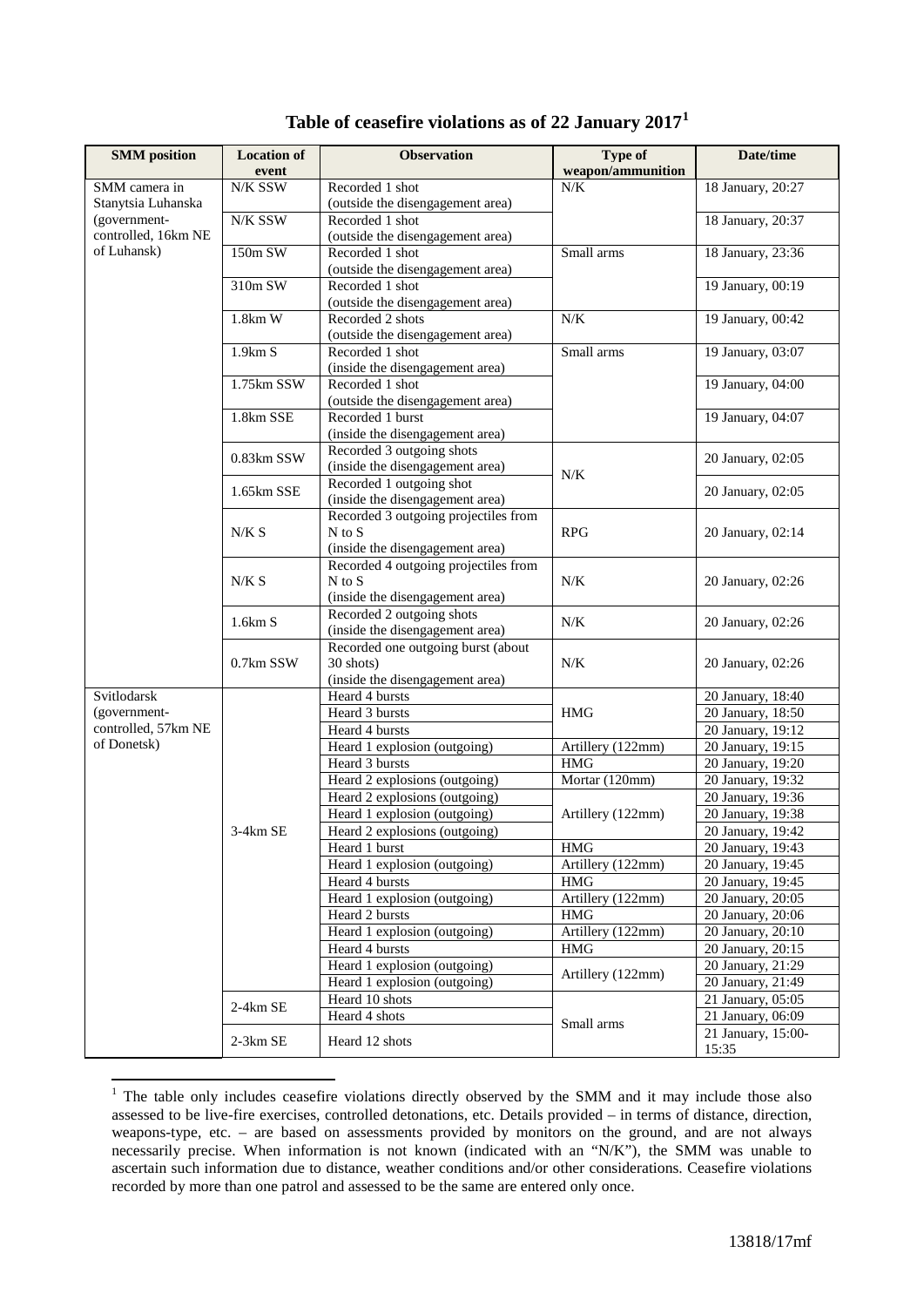| Park Inn Hotel       |             | Heard 1 undetermined explosion          |            | 20 January, 21:06              |
|----------------------|-------------|-----------------------------------------|------------|--------------------------------|
| ("DPR"-controlled,   |             | Heard 1 undetermined explosion          |            | 20 January, 22:05              |
| Donetsk city centre) |             | Heard 1 undetermined explosion          |            | 20 January, 22:08              |
|                      | 3-5 km NNW  | Heard 2 undetermined explosions         | N/K        | 20 January, 23:19              |
|                      |             | Heard 1 undetermined explosion          |            | 21 January, 00:17              |
|                      |             | Heard 1 undetermined explosion          |            | 21 January, 01:12              |
|                      |             | Heard 1 undetermined explosion          |            | $\overline{21}$ January, 01:32 |
| SMM camera in        | 3-5km ESE   | Recorded 1 undetermined explosion       |            | 20 January, 19:47              |
| Avdiivka             | 2km ESE     | Recorded 1 indirect projectile from W   |            | 20 January, 20:04              |
| (government-         |             | to E                                    | N/K        |                                |
| controlled, 17km N   | 4-5km ESE   | Recorded 1 illumination flare in flight |            | 21 January, 17:59              |
| of Donetsk)          |             |                                         |            |                                |
|                      | 2-4km WNW   | Heard 31 shots                          |            | 21 January, 11:06-             |
|                      | 3-5km NW    | Heard 5 shots                           |            | 11:13<br>21 January, 11:15     |
|                      | 2-4km WNW   | Heard 9 shots                           |            | 21 January, 11:16              |
|                      | $1-3km$ W   | Heard 2 shots                           |            | 21 January, 11:18              |
|                      |             |                                         | Small arms | 21 January, 11:18-             |
|                      | 3-5km NW    | Heard 10 shots                          |            | 11:20                          |
|                      |             |                                         |            | 21 January, 11:21-             |
|                      | 2-4km WNW   | Heard 20 shots                          |            | 11:26                          |
|                      |             | Heard 1 burst                           |            |                                |
|                      | 3-5km SW    | Heard 1 burst                           | <b>HMG</b> | 21 January, 11:27              |
|                      | 1-3km WNW   | Heard 9 shots                           |            |                                |
|                      | $1-3km$ NW  | Heard 15 shots                          |            | 21 January, 11:36-<br>11:45    |
|                      | $1-3km N$   | Heard 1 shot                            |            |                                |
|                      | $1-3km$ WNW | Heard 33 shots                          |            | 21 January, 11:47-             |
|                      |             | Heard 6 shots                           | Small arms | 11:54                          |
|                      | $1-3km$ NW  | Heard 3 shots                           |            |                                |
|                      | 1-3km WNW   | Heard 5 shots                           |            | 21 January, 11:57-             |
|                      | 1-3km NNE   | Heard 2 shots                           |            | 12:02                          |
|                      |             | Heard 3 shots                           |            |                                |
|                      | 3-5km SW    | Heard 2 shots                           | <b>HMG</b> | 21 January, 12:03              |
|                      | 4-5km N     | Heard 1 shot                            |            | 21 January, 12:03              |
| 750m SE of Kruta     | 4-5km SW    | Heard 8 shots                           |            | 21 January, 12:07              |
| Balka ("DPR"-        | $3-5km$ NW  | Heard 1 shot                            |            | 21 January, 12:16              |
| controlled, 16km N   | 4-5km SSW   | Heard 3 shots                           |            | 21 January, 12:19              |
| of Donetsk)          |             | Heard 3 shots                           |            | $\overline{21}$ January, 12:23 |
|                      | 3-5km NW    | Heard 1 shot                            |            | 21 January, 12:26              |
|                      | 2-4km WSW   | Heard 8 shots                           |            | 21 January, 12:35-             |
|                      |             |                                         |            | 13:52                          |
|                      | $2-4km$ NW  | Heard 2 shots                           |            | 21 January, 12:55              |
|                      | 2-4km WSW   | Heard 6 shots                           | Small arms | 21 January, 13:08-             |
|                      | $2-4km$ W   | Heard 1 shot                            |            | 13:10                          |
|                      |             | Heard 1 shot                            |            | 21 January, 13:16              |
|                      | 2-4km WNW   | Heard 1 shot                            |            | 21 January, 13:20              |
|                      | 2-4km SW    | Heard 6 shots                           |            | 21 January, 13:22-<br>13:23    |
|                      | 2-4km NW    | Heard 3 shots                           |            | 21 January, 13:27              |
|                      | $2-4km$ SW  | Heard 3 bursts                          |            | 21 January, 13:28              |
|                      |             | Heard 8 shots                           |            | 21 January, 13:38              |
|                      | $1-2km$ SW  | Heard 6 shots                           | HMG        | 21 January, 13:51              |
|                      |             | Heard 1 shot                            |            | 21 January, 14:02              |
|                      |             | Heard 3 bursts                          |            | 21 January, 14:04              |
|                      | $2-4km$ SW  | Heard 1 undetermined explosion          | N/K        | $\overline{21}$ January, 14:05 |
|                      |             | Heard 20 shots                          |            | 21 January, 14:08              |
|                      |             | Heard 6 bursts                          | <b>HMG</b> |                                |
|                      |             | Heard 20-25 shots                       |            | 21 January, 14:09              |
|                      |             | Heard uncountable bursts                |            | 21 January, 14:11              |
|                      |             | Heard 2 undetermined explosions         | $N\!/\!K$  | 21 January, 14:11              |
| Yasynuvata ("DPR"-   | 2-3km NW    | Heard 3 shots                           | Small arms | 21 January, 09:02              |
| controlled, 16km NE  |             | Heard 4 shots                           |            | 21 January, 10:02              |
| of Donetsk)          |             |                                         |            | 21 January, 10:48-             |
|                      | 3-5km NNW   | Heard 5 shots                           |            | 10:50                          |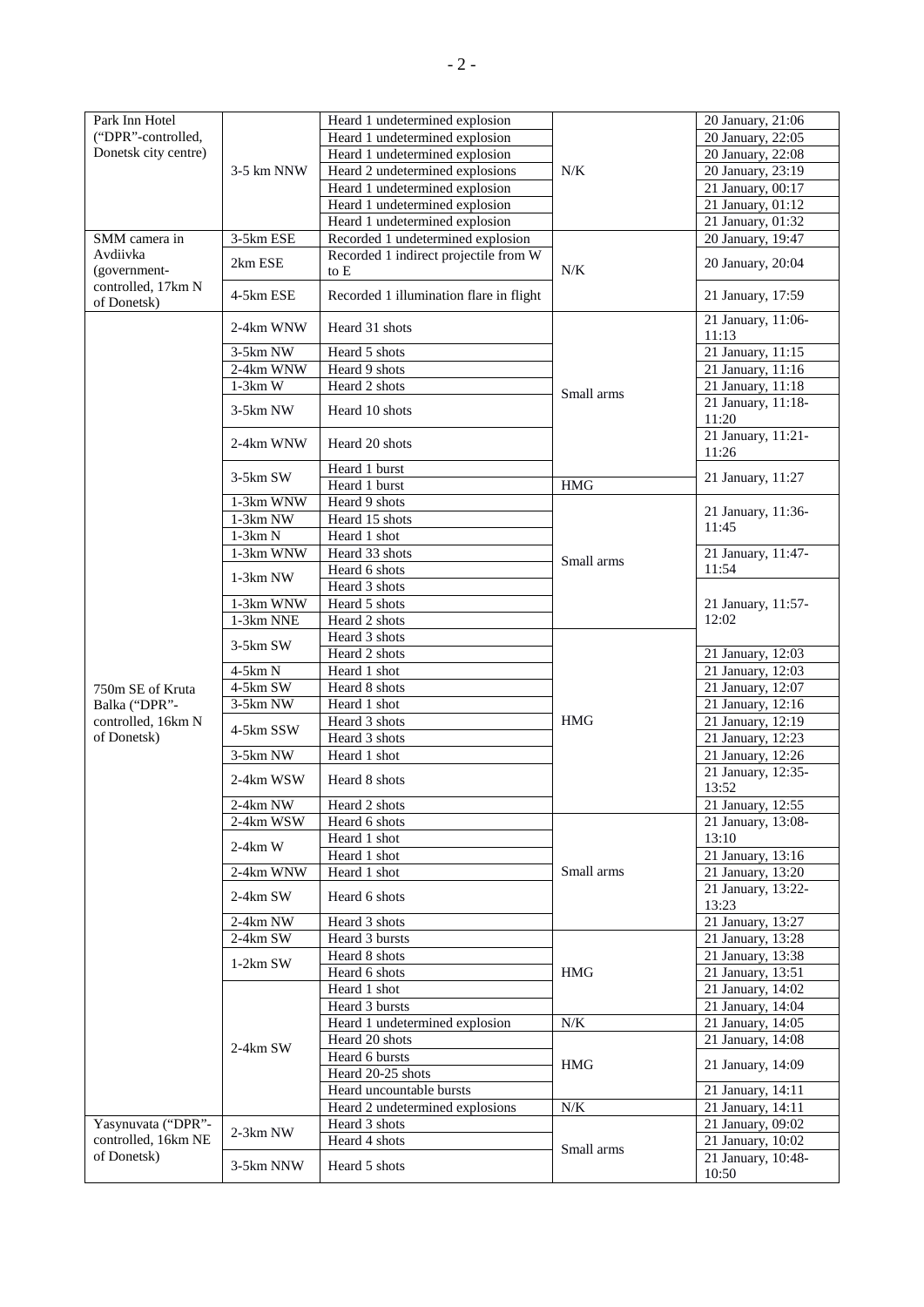|                                     |            | Heard 12 shots                           |                      | 21 January, 10:52           |
|-------------------------------------|------------|------------------------------------------|----------------------|-----------------------------|
|                                     |            |                                          |                      |                             |
|                                     | $2-3km$ NW | Heard 9 shots                            |                      | 21 January, 11:11-          |
|                                     |            | Heard 3 bursts (3-5 rounds each)         |                      | 11:16                       |
|                                     |            | Heard 3 undetermined explosions          | $N/K$                |                             |
|                                     | 2-3km NNW  | Heard 4 shots                            |                      | 21 January, 11:35           |
|                                     | $2-3km$ NW | Heard 11 shots                           |                      | 21 January, 12:00-<br>12:04 |
|                                     | $2-3km$ W  | Heard 22 shots                           | Small arms           | 21 January, 12:16-          |
|                                     | 2-3km NW   | Heard 6 shots                            |                      | 12:20<br>21 January, 12:30  |
|                                     |            |                                          |                      | 21 January, 13:07-          |
|                                     | 2-3km WNW  | Heard 7 undetermined explosions          | $N/K$                | 13:12                       |
|                                     |            | Heard 4 undetermined explosions          |                      | 21 January, 13:24-<br>13:26 |
|                                     | $1-2km NW$ | Heard 5 bursts (3-5 rounds each)         | Small arms           | 21 January, 13:37           |
|                                     | $3-5km$ W  | Heard 1 undetermined explosion           | $N/K$                | 21 January, 14:07-          |
|                                     | $2-3km$ W  | Heard 1 burst (3-5 rounds)               |                      | 14:09                       |
|                                     |            | Heard 15 bursts (of at least 5 rounds    | Small arms           |                             |
|                                     | $3-5km$ W  | each)<br>Heard 3 undetermined explosions | $N\!/\!K$            | 21 January, 14:12-<br>14:20 |
|                                     |            | Heard 5 bursts (3-7 rounds each)         | <b>HMG</b>           |                             |
|                                     |            | Heard 9 bursts (4-5 rounds each)         |                      |                             |
|                                     |            | Heard 12 bursts (3-5 rounds each)        | Small arms           | 21 January, 14:25-          |
|                                     | $2-3km$ W  | Heard 3 undetermined explosions          | N/K                  | 14:34                       |
| 2km SE of Kruta                     |            |                                          |                      |                             |
| Balka ("DPR"-<br>controlled, 16km N | N/K WSW    | Heard 2-3 undetermined explosions        | N/K                  | 21 January, 14:08           |
| of Donetsk)                         |            |                                          |                      |                             |
|                                     |            |                                          |                      |                             |
| Donetsk central                     |            |                                          |                      |                             |
| railway station                     |            |                                          |                      | 21 January, 14:14-          |
| ("DPR"-controlled,                  | $5-7km$ NE | Heard 5 undetermined explosions          | N/K                  | 14:42                       |
| 6km NW of                           |            |                                          |                      |                             |
| Donetsk)                            |            |                                          |                      |                             |
| SMM camera in                       | $N/K\ N$   | Recorded 4 undetermined explosions       |                      | 21 January, 09:45           |
| Shyrokyne (20km E                   |            | Recorded 1 tracer round from W to E      | N/K                  | 21 January, 18:38           |
| of Mariupol)                        | N/K NE     |                                          |                      |                             |
| Tavrycheske                         |            |                                          |                      |                             |
| ("DPR"-controlled,                  |            |                                          |                      |                             |
| 35km NE of                          | 3-4km SSW  | Heard 1 undetermined explosion           | N/K                  | 21 January, 11:22           |
|                                     |            |                                          |                      |                             |
| Mariupol)<br>Vesela Hora ("LPR"-    | $2.5km$ NE | Heard 3 shots                            |                      |                             |
|                                     |            |                                          | Small arms           | $21$ January, $11:20$       |
| controlled, 16km N                  |            |                                          |                      |                             |
| of Luhansk)                         |            |                                          |                      |                             |
| SMM camera in                       | $N/K$ NE   | Recorded 1 undetermined explosion        | N/K                  | 21 January, 20:53           |
| Shyrokyne (20km E                   |            | Recorded 23 tracer rounds from E to      | IFV (BMP-2) cannon   | 22 January, 18:22           |
| of Mariupol)                        |            | W                                        | (30mm) or anti-      |                             |
|                                     |            |                                          | aircraft gun (ZU-23, |                             |
|                                     |            |                                          | 23mm)                |                             |
|                                     | $6-8km N$  | Recorded 2 tracer rounds from W to E     | <b>HMG</b>           |                             |
|                                     |            | Recorded 14 tracer rounds from E to      | IFV (BMP-2) cannon   | 22 January, 18:24           |
|                                     |            | W                                        |                      |                             |
|                                     |            |                                          | $(30mm)$ or anti-    |                             |
|                                     |            |                                          | aircraft cannon (ZU- |                             |
|                                     |            |                                          | 23, 23mm)            |                             |
| Lebedynske                          | 3km E      | Heard 1 undetermined explosion           |                      | 22 January, 09:58           |
| (government-                        |            | Heard 15 explosions (outgoing and        | N/K                  |                             |
| controlled, 16km NE                 |            | their impacts)                           |                      | 22 January, 10:02-          |
| of Mariupol)                        | $4-5km E$  | Heard 30 bursts                          | <b>HMG</b>           |                             |
|                                     |            | Heard 10 shots                           | Small arms           | 10:16                       |
|                                     |            |                                          |                      |                             |
| Sakhanka ("DPR"-                    | 3km NW     | Heard 1 burst                            | Small arms           | 22 January, 11:25           |
| controlled, 24km NE                 | 1km S      | Heard 4 bursts                           |                      | 22 January, 12:25-          |
| of Mariupol)                        |            |                                          |                      | 12:35                       |
|                                     |            | Recorded 1 projectile from W to E        |                      | 21 January, 22:49           |
| SMM camera in                       | 3-5km ENE  |                                          |                      |                             |
| Avdiivka                            |            | Recorded 1 projectile from W to E        | N/K                  | 21 January, 22:58           |
| (government-                        | 4-6km SSW  | Recorded 1 projectile from NW to SE      |                      | 22 January, 16:44           |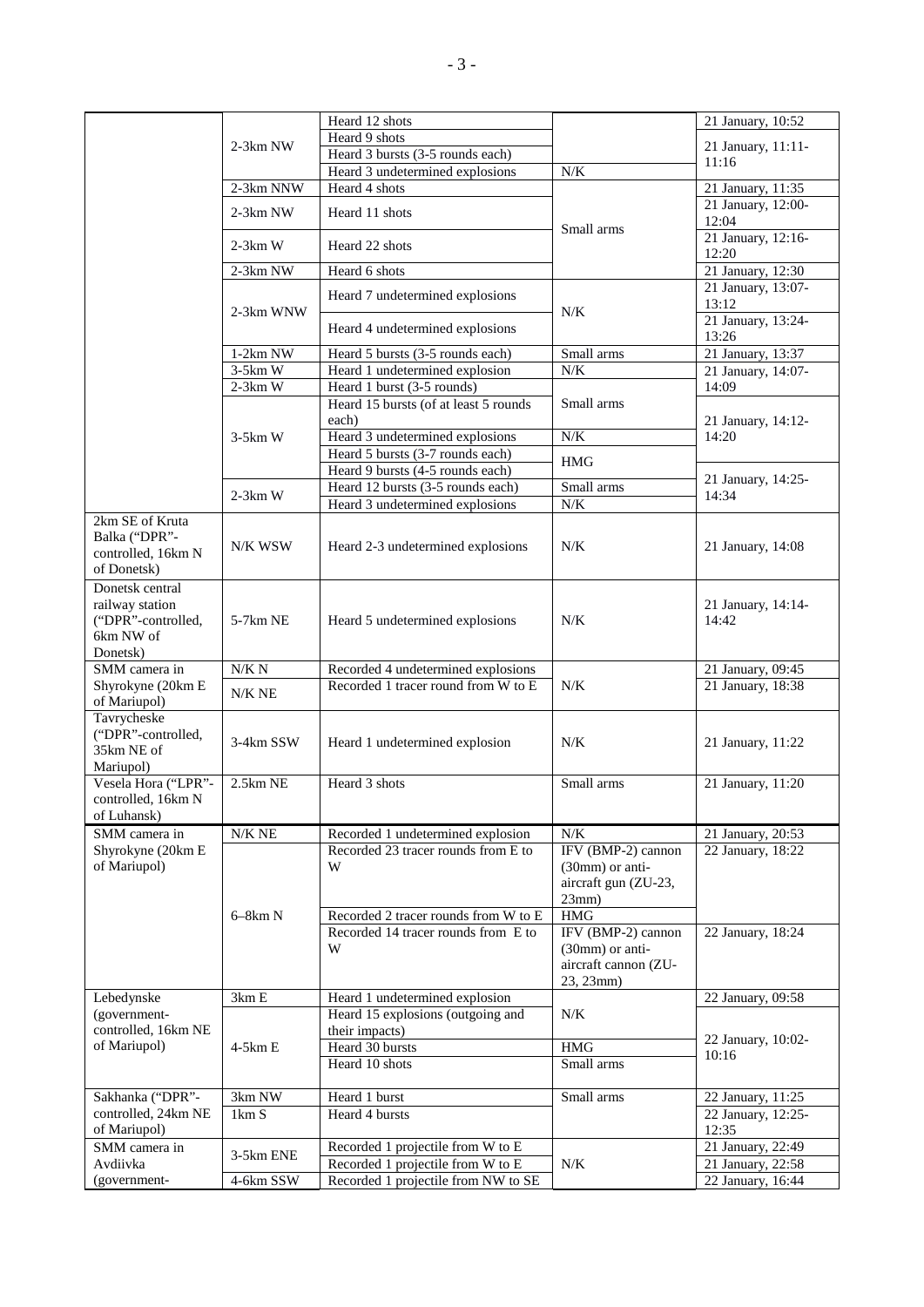| controlled, 17km N                    |            | Recorded 1 projectile from NW to SE |                   | 22 January, 16:46          |
|---------------------------------------|------------|-------------------------------------|-------------------|----------------------------|
| of Donetsk)                           | 4-6km SSE  | Recorded 27 projectiles from SE to  |                   | 22 January, 18:17          |
|                                       |            | $\ensuremath{\text{NW}}$            |                   |                            |
| Yasynuvata ("DPR"-                    | 3-5km NNW  | Heard 11 shots                      | <b>HMG</b>        | 22 January, 08:16          |
| controlled, 16km NE                   | $2-3km$ W  | Heard 3 bursts (40-50 shots each)   | Small arms        | 22 January, 10:42          |
| of Donetsk)                           | 3-4km WSW  | Heard 7 bursts (4-5 shots each)     | Small arms        | 22 January, 12:04          |
|                                       |            |                                     |                   |                            |
|                                       |            | Heard 14 bursts                     | Small arms        | 22 January, 12:30-         |
|                                       | $2-3km$ W  | Heard 2 undetermined explosions     | N/K               | 12:32                      |
|                                       |            | Heard 20 shots                      | Small arms        |                            |
|                                       | $3-5km$ W  | Heard 1 undetermined explosion      | $N/K$             |                            |
|                                       | $3-5km$ W  | Heard 8 bursts                      | <b>HMG</b>        |                            |
|                                       | 5-7km W    | Heard 1 undetermined explosion      | N/K               |                            |
|                                       |            | Heard 13 bursts                     | <b>HMG</b>        |                            |
|                                       |            | Heard 2 undetermined explosion      | $N\!/\!K$         |                            |
|                                       | $3-5km$ W  | Heard 19 bursts                     | HMG               |                            |
|                                       |            | Heard 2 bursts                      | Small arms        | 22 January, 12:34-         |
|                                       |            | Heard 1 undetermined explosion      | N/K               | 12:37                      |
|                                       | $2-3km$ W  | Heard 8 shots                       | Small arms        |                            |
|                                       | $3-5km$ W  | Heard 13 bursts                     | HMG               |                            |
|                                       |            | Heard 3 bursts                      |                   |                            |
|                                       |            | Heard 5 shots                       | Small arms        |                            |
|                                       |            | Heard 9 bursts                      |                   |                            |
|                                       |            | Heard 8 undetermined explosions     | $N/K$             |                            |
|                                       | $2-3km$ W  | Heard 17 bursts                     |                   |                            |
|                                       |            | Heard 9 shots                       | Small arms        | 22 January, 13:32-         |
|                                       |            | Heard 2 bursts (40-50 shots each)   |                   | 13:36                      |
|                                       |            | Heard 8 shots                       |                   |                            |
|                                       |            | Heard 1 burst                       | <b>HMG</b>        |                            |
|                                       |            | Heard 8 bursts                      | Small arms        |                            |
| Kruta Balka                           | 1km NW     | Heard 15 shots                      | Small arms        | 22 January, 08:20-         |
| ("DPR"-controlled,                    |            |                                     |                   | 08:27                      |
| 16km N of Donetsk)                    |            |                                     |                   |                            |
| Donetsk central                       | 2-3km NW   | Heard continuous bursts and shots   | Small arms        | 22 January, 11:44-         |
| railway station<br>("DPR"-controlled, | 3-4km NW   | Heard 3 undetermined explosions     |                   | 11:51<br>22 January, 11:46 |
| 6km NW of Donetsk                     |            | Heard 3 undetermined explosions     | N/K               | 22 January, 11:54          |
| city centre)                          | 3-4km NE   | Heard 5 bursts                      | Small arms        | 22 January, 12:06          |
|                                       | 2-3km NW   | Heard 1 undetermined explosion      | N/K               | 22 January, 12:12          |
|                                       |            | Heard 7 shots                       |                   |                            |
|                                       | 5km NNE    | Heard 17 bursts                     | Small arms        | 22 January, 12:29-         |
|                                       |            | Heard 5 undetermined explosions     |                   | 12:40                      |
|                                       | 3-4km NW   | Heard 2 undetermined explosions     | N/K               | 22 January, 12:35          |
|                                       |            | Heard 26 shots                      |                   |                            |
|                                       | 2-4km NW   | Heard 29 bursts                     | Small arms        | 22 January, 13:34-         |
|                                       |            | Heard 4 undetermined explosions     | $N/K$             | 14:00                      |
|                                       |            | Heard 40 shots                      | Small arms        |                            |
|                                       | 2-3km NW   | Heard 3 bursts                      | HMG               | 22 January, 14:09          |
| Oleksandrivka,                        | 4-5km NW   | Heard 2 bursts                      |                   |                            |
| ("DPR"-controlled,                    |            |                                     | Small arms        | 22 January, 08:50          |
| 20km SW of                            | $2-4km$ NE | Heard 2 shots                       |                   | 22 January, 09:39          |
| Donetsk)                              |            |                                     |                   |                            |
| Horlivka ("DPR"-                      |            |                                     |                   |                            |
| controlled, 39km NE                   | 6-7km NNE  | Heard 4 undetermined explosions     | N/K               | 22 January, 15:05          |
| of Donetsk)                           |            |                                     |                   |                            |
| Svitlodarsk                           | 5-6km S    | Heard 2 undetermined explosions     | N/K               | 21 January, 22:55          |
| (government-                          | $3-4km S$  | Heard 7 shots                       | Small arms        | 22 January, 04:52          |
| controlled, 57km NE                   |            | Heard 4 explosions (impacts)        | Mortar (120mm)    | 22 January, 14:26          |
| of Donetsk)                           | 4-5km SW   | Heard 7 explosions (outgoing)       | Artillery (122mm) | 22 January, 14:30          |
|                                       |            | Heard 1 explosion (impact)          | Mortar (120mm)    | 22 January, 14:46          |
|                                       |            | Heard 1 explosion (outgoing)        |                   | 22 January, 14:55          |
|                                       | 4-5km SSW  | Heard 2 explosions (outgoing)       | Artillery (122mm) | 22 January, 14:58          |
|                                       | 6-7km SW   | Heard 1 undetermined explosion      | N/K               | 22 January, 15:45          |
| Verkhnotoretske                       | 3km NE     | Heard 45 shots                      | Small arms        | 22 January, 13:20-         |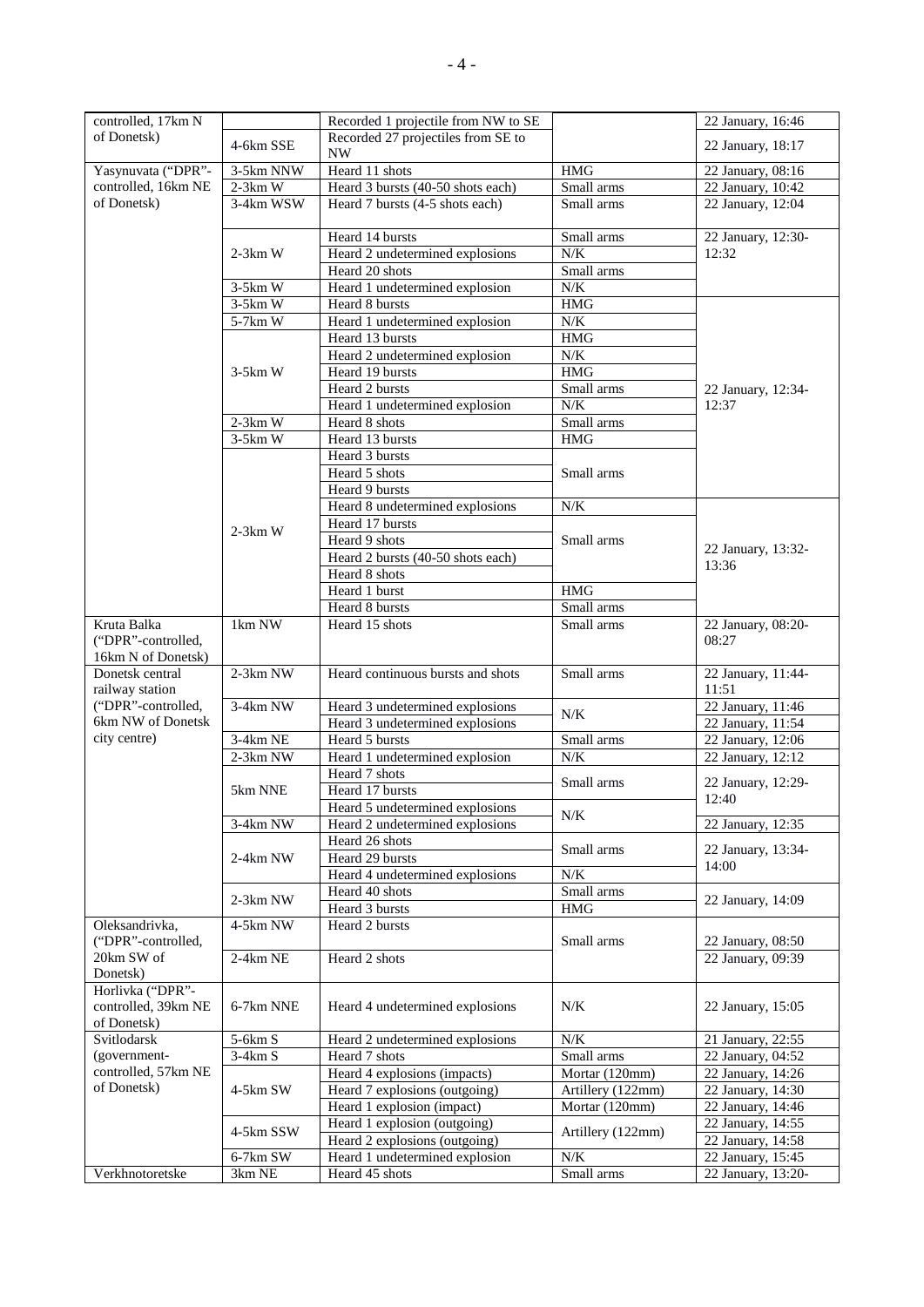| (government-<br>controlled, 23km NE<br>of Donetsk)                                              |            | Heard 6 bursts                  | <b>HMG</b> | 13:53                       |
|-------------------------------------------------------------------------------------------------|------------|---------------------------------|------------|-----------------------------|
| Kamianka                                                                                        | 3-4km NE   | Heard 3 shots                   |            | 22 January, 09:09           |
| (government-<br>controlled, 20km N<br>of Donetsk)                                               | $2-3km E$  | Heard 1 shot                    | Small arms | 22 January, 09:47           |
| <b>Betmanove</b><br>(formerly Krasnyi<br>Partyzan, "DPR"-<br>controlled, 23km NE<br>of Donetsk) | 2km E      | Heard 5 bursts                  | <b>HMG</b> | 22 January, 14:41           |
| 3km W of Zhovte<br>("LPR"-controlled,                                                           | $1.5km$ NW | Heard 5 bursts (3-5 shots each) | <b>HMG</b> | 22 January, 08:55-          |
| 17km NW of<br>Luhansk)                                                                          | $1.5km$ SW | Heard 4 shots                   | Small arms | 09:00                       |
| 1.9km NW of<br>Troitske<br>(government-<br>controlled, 69km W<br>of Luhansk)                    | 8-10km NE  | Heard 3 undetermined explosions | Mortar     | 22 January, 12:17-<br>12:32 |
| 2.6km WSW of<br>Troitske<br>(government-<br>controlled, 69km W<br>of Luhansk)                   | $3-5km E$  | Heard 2 undetermined explosions | N/K        | 22 January, 12:55-<br>12:56 |